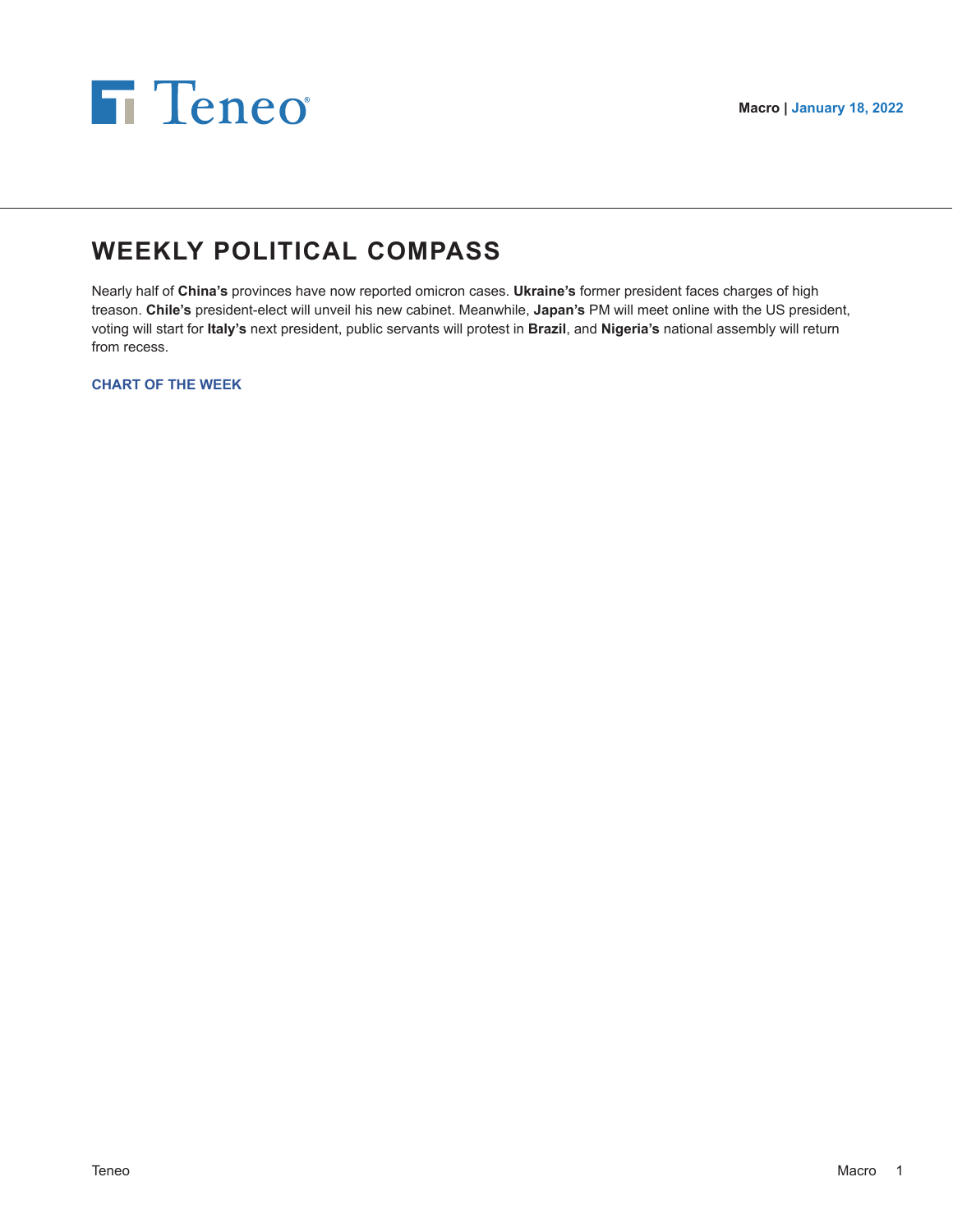# Hybrid work is expanding in this phase of the pandemic

 $\blacksquare$  No WFH Some days WFH All WFH Nov 2020 40.9 15.6 43.4 Dec 2020 45.7 10.7 43.5 Jan 2021 44.6 13 42.4 Feb 2021 49.1  $13.2$ 37.7 Mar 2021 47.9 13.4 38.6 Apr 2021 47.8 13.3 38.9 May 2021  $50.5$ 13.8 35.7 Jun 2021  $50.4$ 14 35.6 Jul 2021 48.5 15.6 35.9 Aug 2021 50.9 16.3 32.8  $50.1$ 16.4 Sep 2021 33.6 49.8 17.6 32.6 Oct 2021 17.8 Nov 2021 48.6 33.6 Dec 2021 48.1 18.8 33.1

Evolution of working arrangements during the pandemic (US survey data)

# Hybrid work is employees' preferred option for the post-pandemic world

"Which working arrangement would you prefer after Covid is under control?" (US survey data from December 2021)



Source: Barrero, Jose Maria, Nicholas Bloom, and Steven J. Davis, 2021. "Why working from home will stick," National Bureau of Economic Research Working Paper 28731.

Note: The surveys only include respondents in the US

Teneo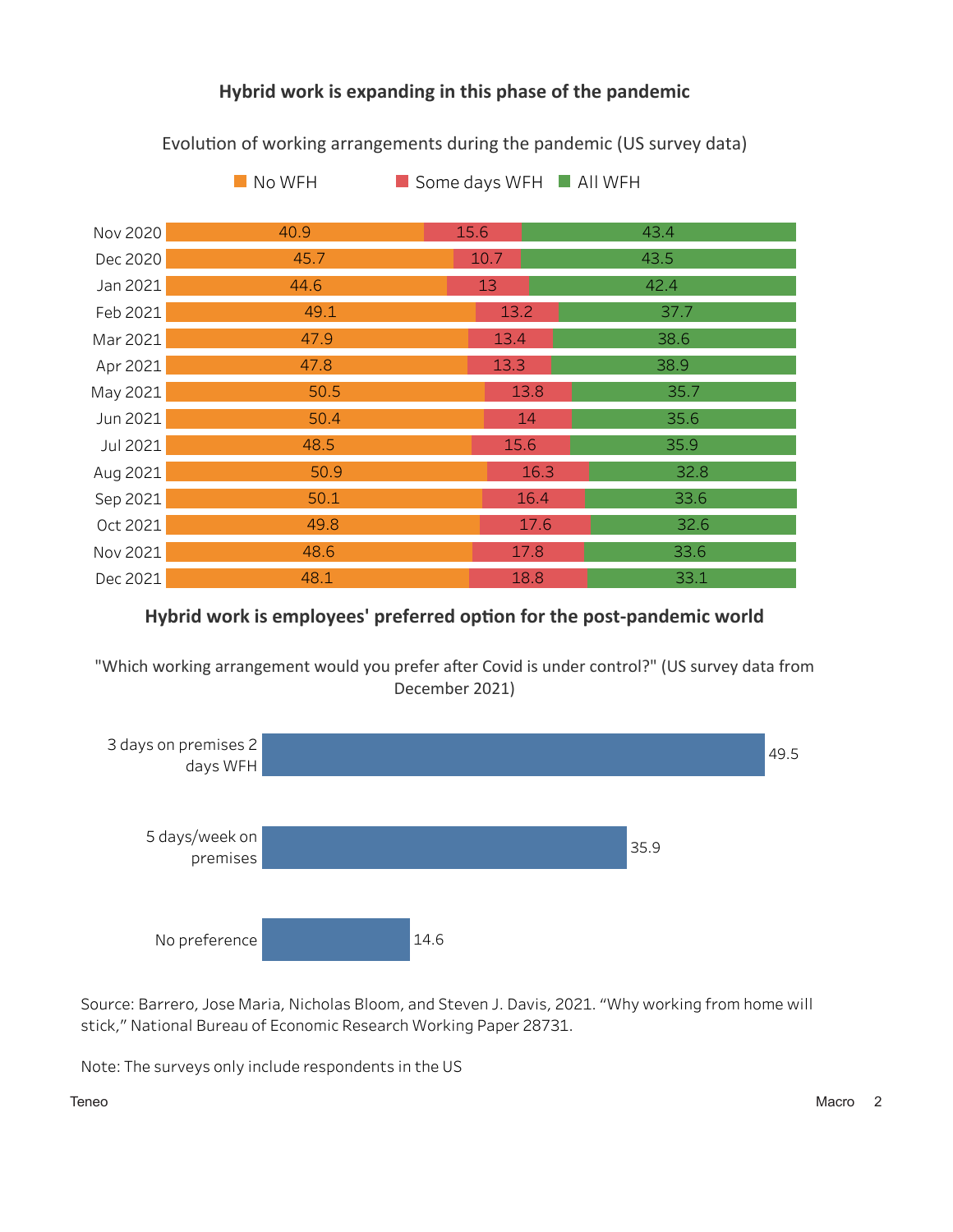Almost two years into the pandemic, **change in working arrangements** appears to be here to stay. While full remote working became the norm for many highly educated professionals during the first half of the pandemic, employers are gradually turning to hybrid work arrangements. This trend is supported by survey-based evidence from the US. The data shows that while the share of those exclusively working from home has gone down over the past year, the number of people under hybrid work arrangements is rising. According to this survey, this is precisely US employees' preferred option for the post-pandemic world – almost 50% of US workers would prefer working three days on premises and 2 days from home. The changing landscape in how (and where) people work will have implications for companies and governments alike. Outsourcing and offshoring might increase in fully remote jobs, and low-skilled workers will be negatively affected if highskilled professionals move out from the inner parts of cities. The fall in retail expenditure and the exodus of high-income residents in large urban areas could also worsen cities' public finances. Lastly, the rise of hybrid working poses significant challenges at the firm-level. Companies will need to accommodate the heterogeneous preferences of a highly diverse workforce.

# **WHAT TO WATCH**

### China

**China's zero-Covid strategy is facing a , as nearly half of all provinces have now reported Omicron cases**, either imported or domestically transmitted. Travel to and from Beijing is restricted, and ticket sales for the Winter Olympics are halted.

### Ukraine

**A court hearing to determine pre-trial restriction measures on former president Petro Poroshenko will continue tomorrow, 19 January**. Poroshenko, who returned to Ukraine from abroad on 17 January, faces high-treason charges for allegedly facilitating coal shipments from the separatist-controlled territories in eastern Ukraine. The arrest of the top opposition politician would likely trigger large protests and strengthen concerns about the susceptibility of Ukraine's judicial institutions to political pressure. It would also hurt President Volodymyr Zelensky's political standing at home and abroad at a time when the country faces multiple threats from Russia.

#### Chile

**President-elect Gabriel Boric is set to unveil his cabinet on 21 January ahead of his self-imposed deadline of 22 January**. Boric's pick for Finance Minister will be the most keenly watched appointment as a signal of the pragmatic gradualism that he insists will underpin his administration. The Communist Party (PC)'s Camila Vallejo and the former head of the Colmed medical union, Izkia Siches, are almost certain to have influential roles in what the president-elect has promised will be a gender-balanced cabinet. The inclusion of independents and figures from outside Boric's own Broad Front (FA)-PC coalition, will also be important as an indication of his willingness to build majorities. Boric takes office on 11 March.

# **ON THE HORIZON**

#### **ASIA PACIFIC**

India

**On 22 January, the Election Commission (ECI) will decide whether it is going to allow public rallies and physical campaign meetings in five poll bound states where polling starts on 10 February.** The ECI had banned all public meetings and in-person campaigning till 15 January, extending it to 22 January in view of the COVID-19 surge because of the Omicron variant.

Japan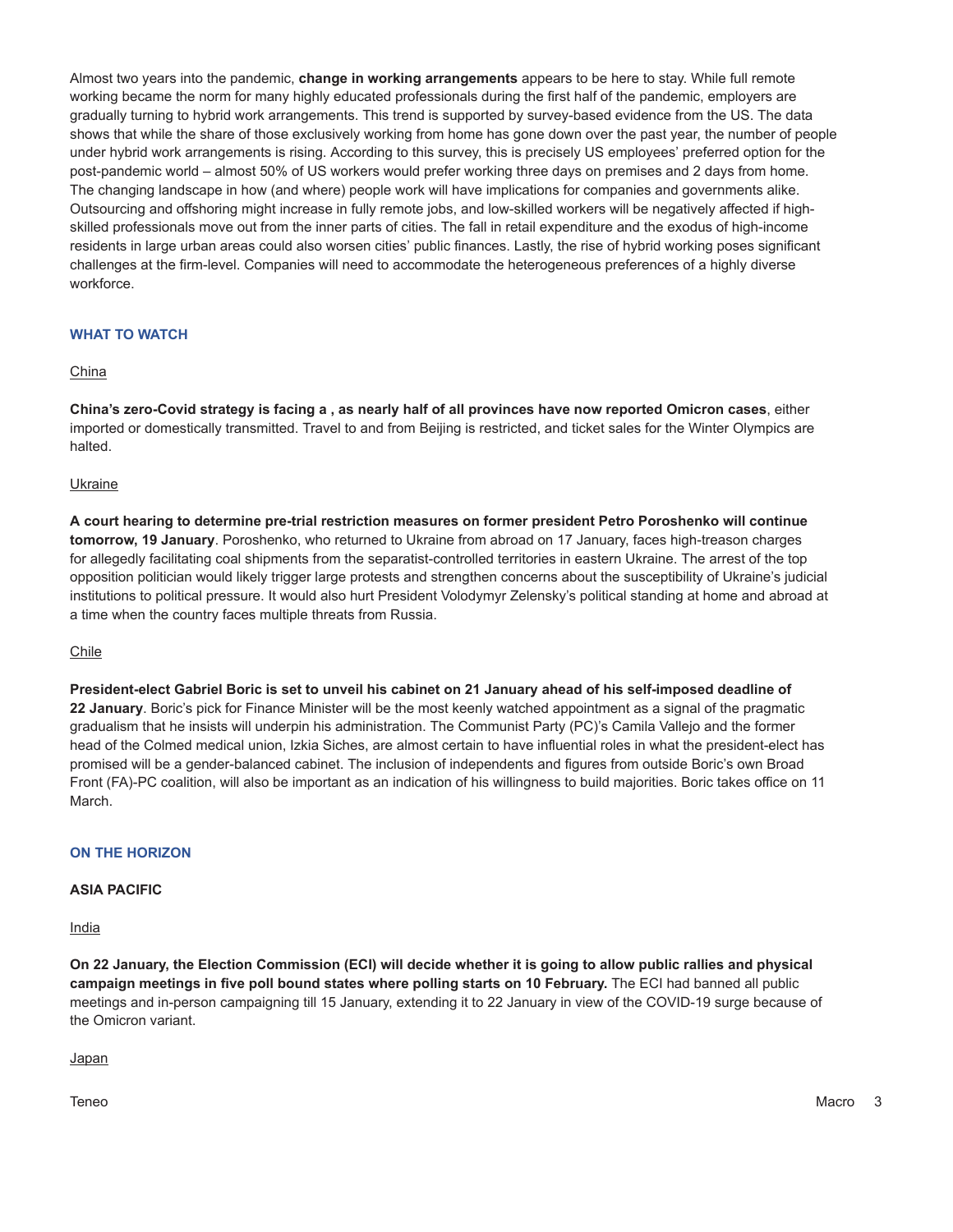**Prime Minister Fumio Kishida will hold an online summit with President Biden on 21 January.** The meeting comes at a time when Japan and the United States are seeking to deepen cooperation on defense, economic security and strategic trade issues, in response to shared concerns about China.

## Philippines

**The election commission ruled in favor of Ferdinand Marcos Jr. In the most substantial election case filed against him.** Although he faces other disqualification cases, the momentum is clearly now on his side, and he is the favorite to win the May 2022 presidential elections.

# **EUROPE**

### **Germany**

**Right-winger Friedrich Merz will formally become leader of the Christian Democratic Union (CDU) which is now in opposition.** This means a return to the man who was ousted as CDU Bundestag leader by Angela Merkel back in 2002, paving the way for her 16 years at the chancellery starting in 2005. While Merz knows that he must grow beyond his rightist image from the early 2000s, the future positioning of the German center-right represents a major uncertainty for the years to come.

Italy

**Parliament and a group of regional delegates will convene on 24 January to start voting for the country's next president.** Absent an unlikely last-minute "grand bargain," the first three rounds of voting will be inconclusive. Things will get serious from the fourth round on 27 January. Regardless of whether Mario Draghi will stay as prime minister or become president, it will be hard to reconcile differences within the ruling coalition after it has fallen out over the presidency.

## **LATIN AMERICA**

Brazil

**Public servants from more than 40 federal categories will protest today for wage increases in Brasilia.** This comes a few days before President Jair Bolsonaro has to sanction the 2022 Budget Law where the government earmarked funds for supporting wage increases exclusively for the federal police and other security forces - an important constituency for the president. Several categories have had wages frozen since 2017. Economy Minister Paulo Guedes has gone public against any wage increases, but the president remains in favor.

# **MIDDLE EAST AND AFRICA**

#### **Nigeria**

**The National Assembly will be back from recess on 18 January.** Key on the legislative body's agenda will be the deliberations over the Electoral Act Amendment Bill, which the president vetoed in December. Concerns persist over the bill's delayed approval. Amongst the critical issues the proposed legislation seeks to address is how political parties are expected to select candidates to represent them at the poll.

#### South Africa

**The ANC's National Executive Committee (NEC) will meet on 20-23 January.** The gathering will be scrutinized for signals regarding President Cyril Ramaphosa's re-election bid ahead of the party's elective conference in December. Tourism Minister Lindiwe Sisulu has launched an early challenge against Ramaphosa via a public tirade against constitutional democracy and "mentally colonized" judges – just as findings into state capture are being published. Although